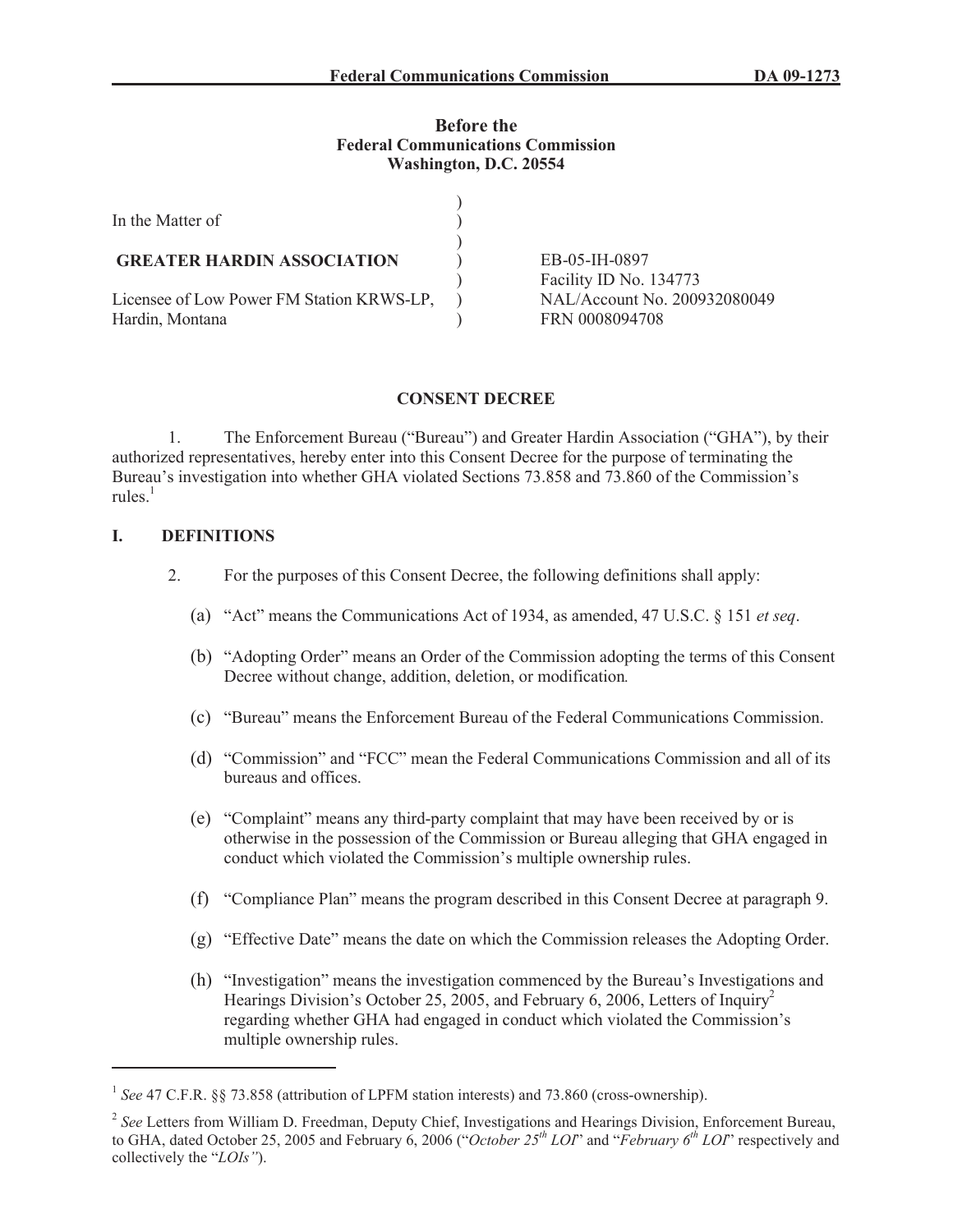- (i) "Investigations and Hearings Division" means the Investigations and Hearings Division, Enforcement Bureau, Federal Communications Commission, acting on behalf of the Enforcement Bureau.
- (j) "Parties" means Greater Hardin Association and the Bureau.
- (k) "Rules" means the Commission's regulations found in Title 47 of the Code of Federal Regulations.
- (l) "Licensee" means Greater Hardin Association ("GHA").
- (m) "Station" means low power FM Station KRWS-LP, licensed to Greater Hardin Association.

#### **II. BACKGROUND**

3. Sections 73.858 and 73.860 of the Commission's rules prohibit licensees of low power FM radio stations from holding an attributable interest in any other non-LPFM broadcast station, including any FM translator or low power television station, or any other media subject to the Commission's broadcast ownership regulations.<sup>3</sup>

4. The Bureau received a Complaint alleging that GHA, licensee of low power FM Station KRWS-LP, Hardin, Montana, failed to satisfy a condition requiring that its principal, Al Sargent, prior to commencement of station operations, divest ownership of a local newspaper, "The Original Briefs,"<sup>4</sup> consistent with the attribution and cross-ownership limitations contained in Sections 73.858 and 73.860 of the Commission's rules.<sup>5</sup> The Bureau investigated and issued LOIs to GHA.<sup>6</sup> GHA responded to the respective LOIs, and while not denying having violated the pertinent rules, reports that it has since come into compliance with the pertinent Commission rules by completing the required divestiture.<sup>7</sup> With respect to the issue of liability for any Commission rule violations that have occurred, GHA also provided documentation, supported by affirmations, attempting to support its claim of financial hardship. The Bureau finds GHA's financial showing credible in all respects. In arriving at the voluntary contribution amount, the Bureau, therefore, considers not only the nature of the misconduct in question, but also GHA's limited ability to pay.

<sup>3</sup> *See* 47 C.F.R. §§ 73.858 (attribution of LPFM station interests) and 73.860 (cross-ownership).

<sup>4</sup> *See* Letter of the Chief, Audio Services Division, Mass Media Bureau, to GHA, *et al.*, dated March 22, 2004 ("*Grant Letter*"). GHA notes that the newspaper in question, cited by the processing staff as "The Briefs," is correctly known as "The Original Briefs." *See* Response to Supplemental Letter of Investigation, dated March 22, 2006.

<sup>5</sup> *See* 47 C.F.R. §§ 73.858 and 73.860.

<sup>6</sup> *See LOIs.*

<sup>7</sup> *See* Letters from Robert C. Griffin, Esq., and Kenneth E. Hardman, Esq., counsel for GHA, to Kenneth M. Scheibel, Jr., Attorney, Investigations & Hearings Division, Enforcement Bureau, dated November 14, 2005, and March 22, 2006 ("*November 14th Response*" and "*March 22nd Response*," respectively).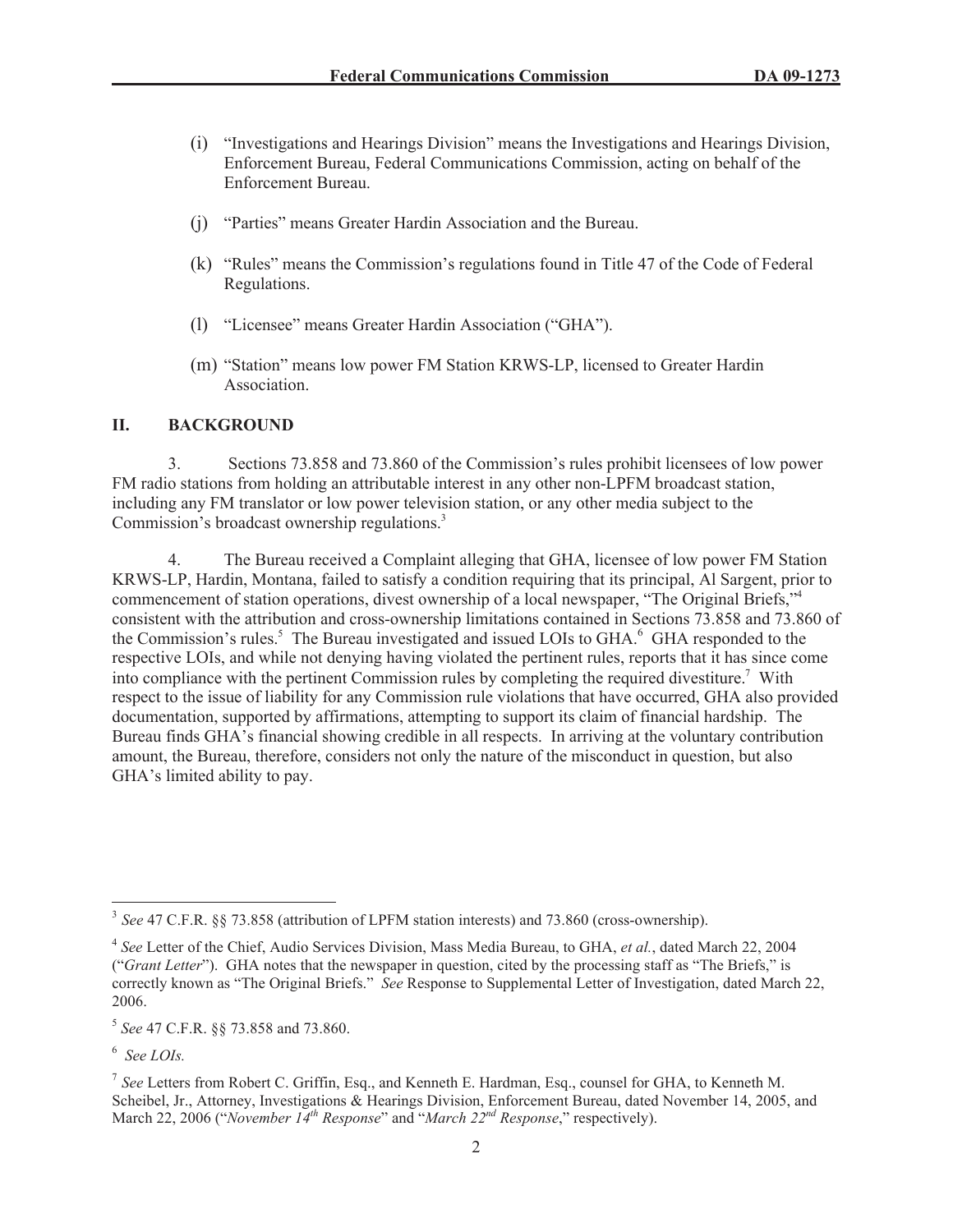### **III. TERMS OF AGREEMENT**

5. **Adopting Order.** The Parties agree that the provisions of this Consent Decree shall be subject to final approval by the Bureau by incorporation of such provisions by reference in the Adopting Order without change, addition, modification, or deletion.

6. **Jurisdiction.** GHA agrees that the Bureau has jurisdiction over it and the matters contained in this Consent Decree and that it has the authority to enter into and adopt this Consent Decree.

7. **Effective Date; Violation.** The Parties agree that this Consent Decree shall become effective on the date on which the FCC releases the Adopting Order. Upon release, the Adopting Order and this Consent Decree shall have the same force and effect as any other Order of the Bureau. Any violation of the Adopting Order or of the terms of this Consent Decree shall constitute a separate violation of a Bureau Order, entitling the Bureau to exercise any rights and remedies attendant to the enforcement of a Commission Order.

8. **Termination of Investigation.** In express reliance on the covenants and representations in this Consent Decree and to avoid further expenditure of public resources, the Bureau agrees to terminate its Investigation and dismiss the Complaint. In consideration for the termination of said Investigation and dismissal of the Complaint, GHA agrees to the terms, conditions, and procedures contained herein. The Bureau further agrees that in the absence of new material evidence, the Bureau will not use the facts developed in this Investigation through the Effective Date of this Consent Decree, or the existence of this Consent Decree, to institute any new proceeding, formal or informal, or take any action on its own motion against GHA concerning the matters that were the subject of the Investigation. The Bureau also agrees that it will not use the facts developed in this Investigation through the Effective Date of this Consent Decree, or the existence of this Consent Decree, to institute any proceeding, formal or informal, or take any action against GHA with respect to GHA's basic qualifications, including character qualifications, to be a Commission licensee.

9. **Compliance Plan.** For purposes of settling the matters set forth herein, GHA agrees to create within thirty (30) days a Compliance Plan related to its future compliance the Act, the Commission's Rules, and the Commission's Orders. The Compliance Plan will include, at a minimum, the following components:

- a. The President of GHA will conduct a compliance examination of the number and type of media outlets owned by the Licensee and whether such ownership complies with Sections 73.858 and 73.860 of the Commission's Rules. Such examination will be conducted, at a minimum, every six (6) months, beginning on the Effective Date of the Consent Decree.
- b. The President of GHA shall also consult with its telecommunications counsel regarding its overall compliance with Sections 73.858 and 73.860 of the Commission's Rules on an annual basis, if not more frequently.
- c. The requirements of this Compliance Plan will expire three (3) years from the Effective Date of the Consent Decree or upon GHA's complete assignment of all Commission licenses, whichever is earlier.

10. **Compliance Reports.** GHA will file its compliance reports with the Commission 12 months, 24 months, and 36 months following the Effective Date. Each compliance report shall include a compliance certificate from an officer, as an agent of GHA, stating that the officer has personal knowledge that GHA has established operating procedures intended to ensure compliance with this Consent Decree, together with an accompanying statement explaining the basis for the officer's compliance certification. All compliance reports shall be submitted to the Chief, Investigations and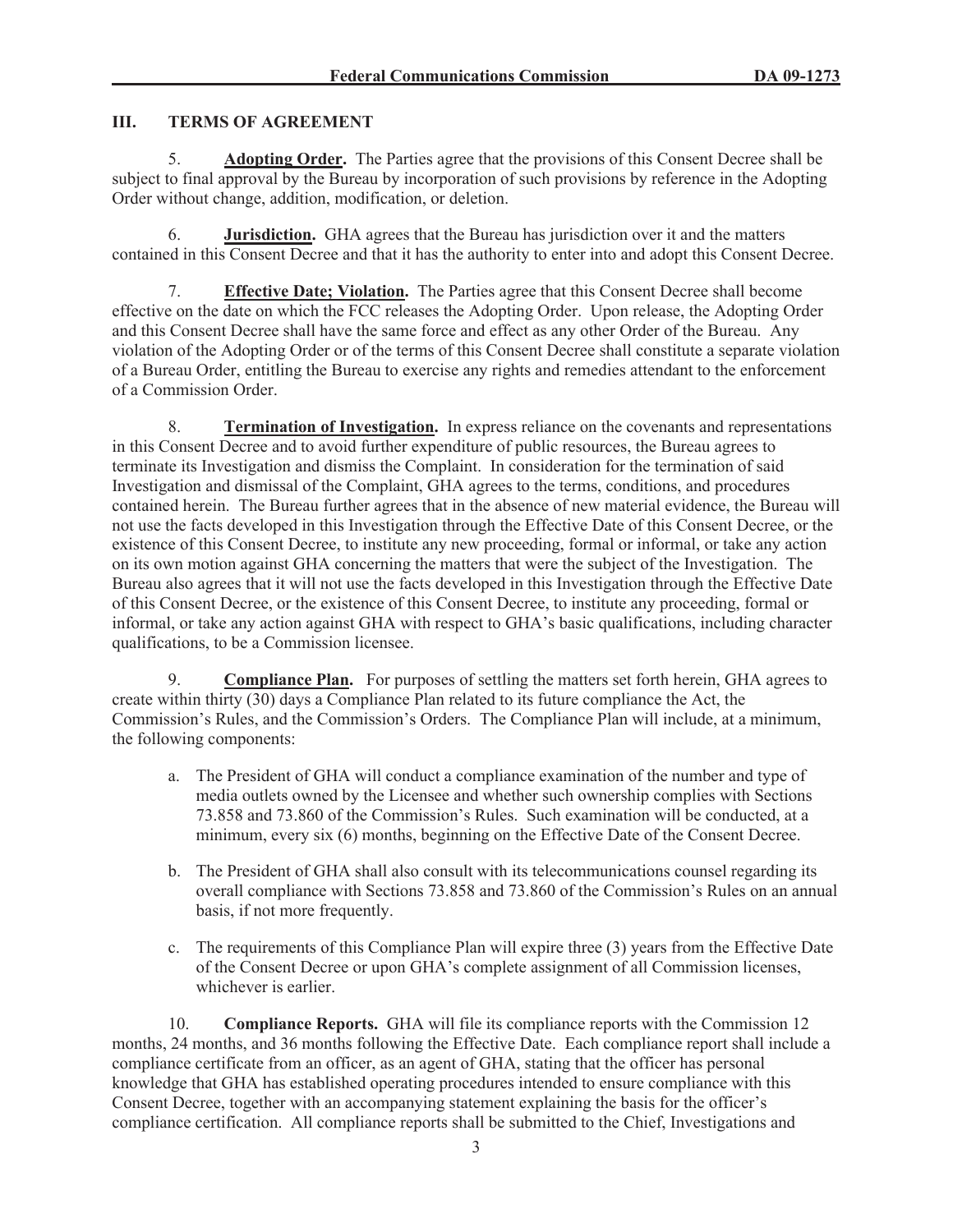Hearings Division, Enforcement Bureau, Federal Communications Commission, 445 12th Street, S.W., Room 4-C330, Washington, D.C. 20554.

11. **Termination Date**: Unless stated otherwise, the requirements of this Consent Decree will expire three years from the Effective Date.

12. **Voluntary Contribution.** GHA agrees that it will make a voluntary contribution to the United States Treasury in the amount of five hundred dollars (\$500). Such contribution shall be made in two (2) payments of two hundred and fifty dollars (\$250). The first payment shall be made on or before July 8, 2009, and the second payment shall be made on or before July 15, 2009. The payment must include the Account Number and the FRN Number of each respective payee referenced in the caption to the Adopting Order. Payment by check or money order may be mailed to Federal Communications Commission, P.O. Box 979088, St. Louis, MO 63197-9000. Payment by overnight mail may be sent to U.S. Bank – Government Lockbox #979088, SL-MO-C2-GL, 1005 Convention Plaza, St. Louis, MO 63101. Payments by wire transfer may be made to ABA Number 021030004, receiving bank TREAS/NYC, and account number 27000001. For payment by credit card, an FCC Form 159 (Remittance Advice) must be submitted. When completing the FCC Form 159, enter the Account Number in block number 23A (call sign/other ID), and enter the letters "FORF" in block number 24A (payment type code). GHA will also send an electronic notification on the date each said payment is made to: Hillary S. DeNigro (Hillary.Denigro@fcc.gov), Kenneth M. Scheibel, Jr. (Kenneth.Scheibel@fcc.gov), and Anita Patankar-Stoll (Anita.Patankar-Stoll@fcc.gov).

13. **Waivers.** GHA waives any and all respective rights each may have to seek administrative or judicial reconsideration, review, appeal or stay, or to otherwise challenge or contest the validity of this Consent Decree and the Order adopting this Consent Decree, provided the Commission issues an Order adopting the Consent Decree without change, addition, modification, or deletion. GHA shall retain the right to challenge Commission interpretation of the Consent Decree or any terms contained herein. If any Party (or the United States on behalf of the Commission) brings a judicial action to enforce the terms of the Adopting Order, GHA nor the Commission shall contest the validity of the Consent Decree or the Adopting Order, and GHA shall waive any statutory right to a trial *de novo*. GHA hereby agrees to waive any claims it may otherwise have under the Equal Access to Justice Act, 5 U.S.C. § 504 and 47 C.F.R. § 1.1501 *et seq*., relating to the matters addressed in this Consent Decree.

14. **Subsequent Rule or Order.** The Parties agree that if any provision of the Consent Decree conflicts with any subsequent rule or Order adopted by the Commission (except an Order specifically intended to revise the terms of this Consent Decree to which GHA does not expressly consent) that provision will be superseded by such Commission rule or Order.

15. **Successors and Assigns**: GHA agrees that the provisions of this Consent Decree shall be binding on its successors, assigns, and transferees.

16. **Final Settlement.** The Parties agree and acknowledge that this Consent Decree shall constitute a final settlement between the Parties. The Parties further agree that this Consent Decree does not constitute either an adjudication on the merits or a factual or legal finding or determination regarding any compliance or noncompliance with the requirements of the Act or the Commission's Rules and Orders.

17. **Modifications.** This Consent Decree cannot be modified without the advance written consent of all Parties.

18. **Paragraph Headings.** The headings of the Paragraphs in this Consent Decree are inserted for convenience only and are not intended to affect the meaning or interpretation of this Consent Decree.